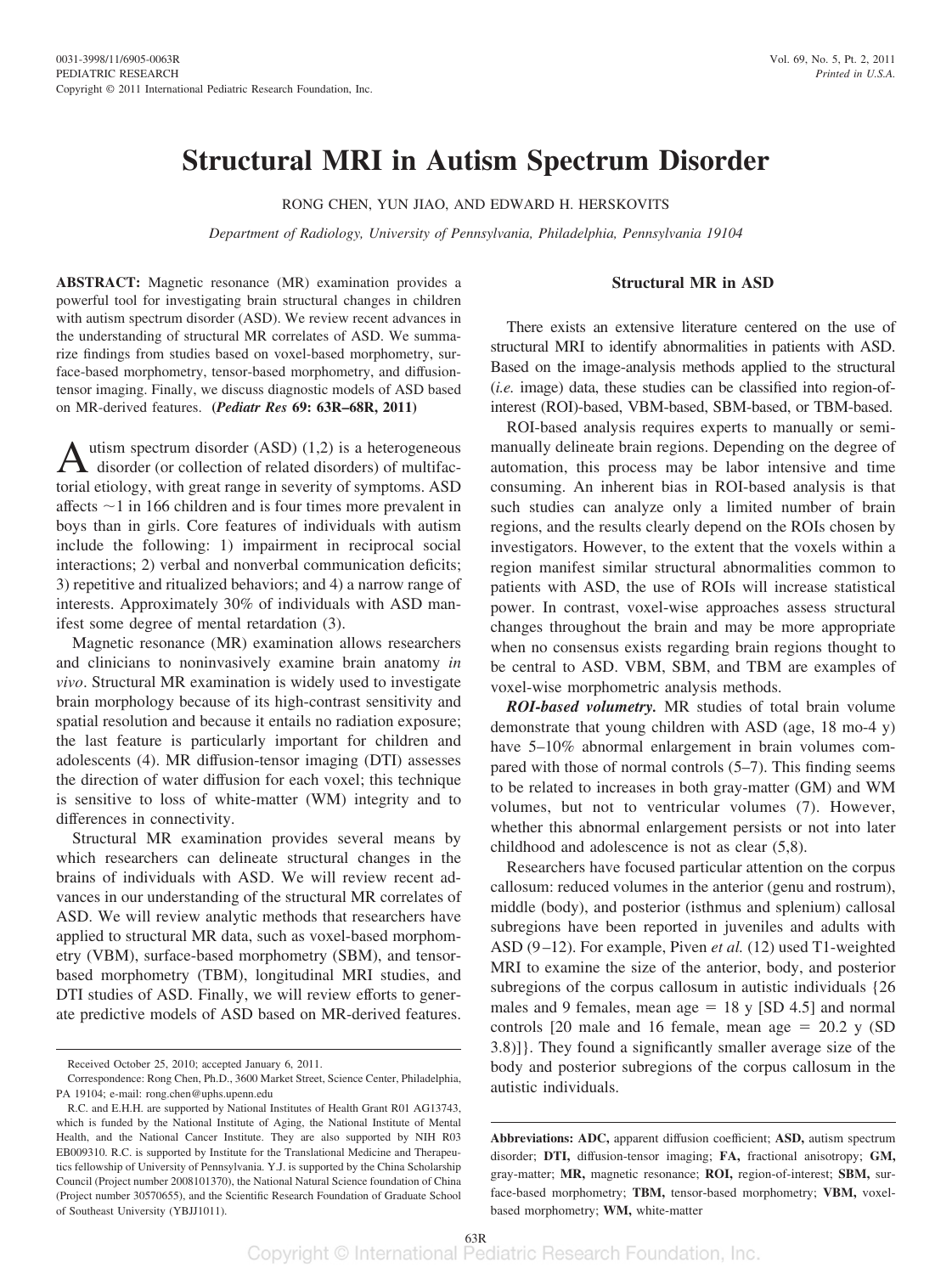Increased amygdala volumes have been reported in children with ASD (6,13). In a meta-analysis (14), Stanfield *et al.* reported that enlargement of amygdala present in children with ASD was not found in older subjects. They found significant relationships between age and effect size for the left and right amygdala. As age increases amygdala volume in autistic subjects decreases relative to controls.

*Voxel-based morphometry.* In VBM studies, there are two principal features: tissue density and tissue volume (15). For density-based analysis, researchers have focused on the relative concentrations of GM and WM structures in spatially normalized images (*i.e.* the proportions of GM and WM to all tissue types within a region). However, many studies instead aim to detect regional differences in volumes of a particular tissue (GM or WM). These studies are volume-based.

Table 1 summarizes VBM studies of ASD. Ideally, we would aggregate the results of these VBM studies at the voxel level; however, there are two major barriers to this approach. First, we cannot compare the coordinates of voxels across studies that use different brain templates. Second, different studies use different image-processing pipelines. There is significant variability in choices of registration methods and smoothing-kernel parameters, among other aspects of image processing. Therefore, even for studies using the same brain template, the chance that voxel coordinates would remain consistent across studies is low.

Given this difficulty with aggregating results at the voxel level, we have summarized VBM findings at the lobar level. When we pooled density-based and volume-based studies together, we found that there was no consistent pattern of regional specificity with respect to GM and WM differences. However, interesting patterns emerged when we analyzed density-based and volume-based studies separately. For volume-based studies, the mean age for the ASD group ranged from 8.9 to 31 y. For density-based studies, the mean age for the ASD group ranged from 9.3 to 32 y. We compared the mean ages for the ASD group between volume-based studies and density-based studies using the two-sample *t* test and found no significant difference ( $p = 0.807$ ).

For each combination of study type (volume-based or density based) and anatomic structure (frontal, temporal, parietal, and occipital lobes and the limbic system), we identified the most frequently occurring pattern, which we call prototypical. For example, we identified seven studies investigating GM density changes in the frontal lobe; among them, four reported decreased GM density, two reported no change, and one reported increased GM density; thus, the prototypical pattern was decreased GM density.

For volume-based studies, there is evidence for increased GM volumes in the frontal, temporal, and parietal lobes and in the limbic system, and decreased WM volumes in the frontal and temporal lobes and in the limbic system. Similarly, there is evidence for decreased GM density in the frontal and temporal lobes, and decreased WM density in the temporal lobe.

Both density-based and volume-based studies reported GM differences in the frontal and temporal regions. The most striking difference between volume-based and density-based

studies is the direction of the abnormality. The majority of volume-based studies reported increased GM volume in these regions, whereas most density-based studies reported decreased GM density. For WM, both volume and density tend to decrease in the temporal lobe.

*Surface-based morphometry.* The intrinsic topology of the cerebral cortex is that of a 2-D sheet with a highly folded and curved geometry; VBM cannot directly measure this topology. In contrast, SBM centers on cortical topographic measurements, and thereby provides information complementary to that provided by VBM.

Table 2 summarizes several studies of cortical thickness changes in patients with ASD  $(16-19)$ . Among them, two (16,19) studies are voxel-based, and two (17,18) are atlasbased. The mean age for the ASD group ranges from 9.2 to 33 y. The changes occur primarily in the frontal, temporal, and parietal lobes but not in the occipital lobes. However, the direction of change (cortical thinning *versus* increased cortical thickness) is not consistent across studies for the frontal and temporal lobes. The majority of studies reported increased cortical thickness in the parietal lobes (17–19).

Hardan *et al.* (20) investigated gyrification patterns in autism. They found in the autistic group, left frontal gyrification index was higher in children and adolescents but not in adults. Cortical folding was decreased bilaterally with age in the total ASD sample but not in controls.

*Tensor-based morphometry.* Both TBM and VBM measure volume changes. The advantage of TBM over VBM is that false-positive findings due to systematic group differences in registration errors are less likely. This is because in TBM, the signals analyzed are generated based on the registration of the images rather than on aligned segmented GM. That is, TBM does not require GM be perfectly registered across subjects. Brun *et al.* (21) used TBM to analyze T1-weighted MR images of 24 male children with ASD [mean age, 9.5 y (SD 3.2)] and 26 age-matched controls. They found significantly decreased GM volumes in the parietal, left temporal, and left occipital lobes, bilaterally.

*Longitudinal MRI studies.* The studies in previous sections are cross-sectional; that is, they aim to detect differences in structural MRI features between individuals with ASD and age-matched controls. When researchers are interested in the effects of age on ASD, *i.e.* the trajectory of brain growth in ASD, they perform longitudinal studies (22).

Schumann *et al.* (23) performed a longitudinal study of brain growth in young children with ASD. For each child, a structural MRI scan was acquired at multiple time points beginning at 1.5 y up to 5 y of age. They collected 193 MRI scans on 41 toddlers who received a confirmed diagnosis of autistic disorder at about 48 mo of age and 44 typically developing controls. Volumes of eight ROIs (frontal GM, temporal GM, parietal GM, occipital GM, cingulate GM, total GM, total WM, and total cerebral volume) were calculated using FreeSurfer. They found that all regions except occipital GM undergo an abnormal growth trajectory. The cerebrum and several of its subdivisions in most children with ASD was enlarged by 2.5 y of age.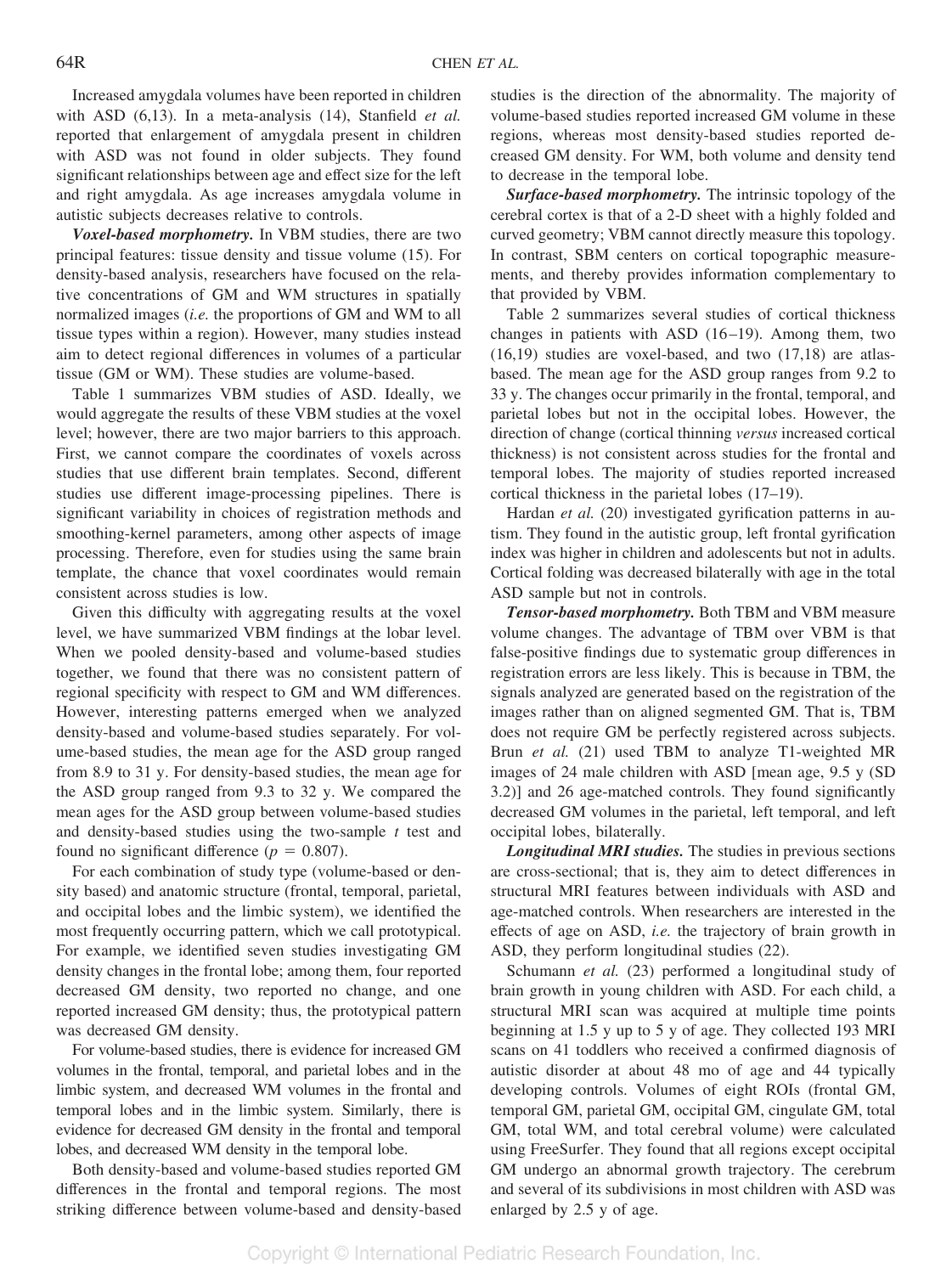## STRUCTURAL MRI OF ASD 65R

**Table 1.** *VBM studies of ASD*

| <b>ASD</b>                                                                                                                                          | Comparison                                                                             | Methods                                                                                                                                     | Findings (ASD relative to controls)                                                                                                                                                                                                                                                                                               | Reference |
|-----------------------------------------------------------------------------------------------------------------------------------------------------|----------------------------------------------------------------------------------------|---------------------------------------------------------------------------------------------------------------------------------------------|-----------------------------------------------------------------------------------------------------------------------------------------------------------------------------------------------------------------------------------------------------------------------------------------------------------------------------------|-----------|
| HFA (12 male); mean age                                                                                                                             | normal controls                                                                        | WM density; total amount of                                                                                                                 | DSM-IV; 15 individuals with 15 age- and sex-comparable 2T 1.5-mm thick; SPM96; GM and ↑ GM density in posterior parts of amygdala,<br>and cerebellum; $\downarrow$ GM density in anterior                                                                                                                                         | (38)      |
| 28 y (SD 6.6)<br>ICD 10, ADI-R; 21 adults<br>with Asperger's syndrome<br>$(19 \text{ male})$ ; mean age 32 y<br>(SD 10)                             | 24 healthy controls (22)<br>male); mean age 33<br>(SD 7)                               | GM as covariates in ANCOVA<br>1.5T 1.5-mm thick; GM and WM<br>density; age and IQ as<br><b>ANCOVA</b> covariates                            | part of amygdala<br>$\downarrow$ GM density in frontostriatal and cerebellar<br>regions; widespread differences in WM                                                                                                                                                                                                             | (39)      |
| DSM-IV, ADI-R; 21 children<br>with autistic disorder (16)<br>male); mean age 9.3 y<br>(SD 2.2)                                                      | mean age 10.8 (SD 2.7)                                                                 | 12 healthy children (7 male); 1.5T 1.2-mm thick; SPM99; GM<br>and WM density; global mean<br>voxel value as a covariate in<br><b>ANCOVA</b> | $\downarrow$ GM density in superior temporal sulcus;<br>$\downarrow$ WM density in right temporal pole and<br>in cerebellum                                                                                                                                                                                                       | (40)      |
| DSM-IV, ADI-R, and<br>ADOS; 9 males with<br>HFA, mean age 14 y (SD)<br>$(3.3)$ , and 11 with ASP,<br>mean age 13.5 y (SD 2.4)                       | 13 male controls; mean age<br>13.6 y (SD 3.1)                                          | 3T 1.5-mm $\sim$ 1.6-mm thick;<br>SPM99; GM density                                                                                         | HFA and ASP have $\downarrow$ GM density in right<br>inferior temporal gyrus, entorhinal cortex,<br>right rostral tip of fusiform gyrus                                                                                                                                                                                           | (41)      |
| DSM-IV, ADI-R, ADOS-G;<br>16 male individuals with<br>Autistic disorder or<br>Asperger's syndrome;<br>mean age $15.4$ y (SD 2.2)                    | 16 age-, sex- and<br>IQ-matched controls                                               | 1.5T 1.6-mm thick; SPM2; GM<br>and WM volumes; total brain<br>volume as ANCOVA covariate                                                    | ↑ GM volume in right fusiform gyrus, right<br>temporo-occipital region and the left frontal<br>pole; $\downarrow$ GM volume in right thalamus                                                                                                                                                                                     | (42)      |
| DSM-IV, ADI-R, ADOS-G;<br>15 male individuals with<br>ASD $(IQ > 70)$ ; mean age<br>15.2 y (SD 2.2)                                                 | 16 age-, sex- and<br>IQ-matched controls                                               | 1.5T 1.6-mm thick; SPM2; GM<br>and WM volume; total brain<br>volume as ANCOVA covariate                                                     | $\downarrow$ WM volume in corpus callosum, left<br>middle temporal, right middle frontal, and<br>left superior frontal gyri                                                                                                                                                                                                       | (43)      |
| ICD 10, ADI-R; 17 with<br>Autism (16 male); mean<br>age 12 y (SD 1.8)                                                                               | 17 typically developing<br>control (16 male); mean<br>age 12 (SD 1.8)                  | 1.5T 3-mm thick; BAMM; GM<br>and WM density                                                                                                 | $\downarrow$ GM density in frontostriatal and parietal<br>networks, in ventral and superior temporal<br>gyrus; $\downarrow$ WM density in the cerebellum,<br>left internal capsule and fornices                                                                                                                                   | (44)      |
| DSM-IV, ADI, ADOS; 24<br>male individuals with<br>autism; mean age 21 y<br>(SD 11)                                                                  | 23 male controls; mean age<br>21 (SD 11)                                               | 1.5T 1.7-mm thick; SPM2; GM<br>and WM volume; total GM<br>volume and age as ANCOVA<br>covariates                                            | ↑ GM volume in the medial frontal gyri, left<br>pre-central gyrus, right postcentral gyrus,<br>right fusiform gyrus, caudate nuclei and left<br>hippocampus. $\downarrow$ GM volume in the<br>cerebellum                                                                                                                          | (45)      |
| with either Asperger's<br>syndrome or HFA (27<br>male); mean age 11 y<br>(SD 2)                                                                     | children balanced for age,<br>IQ, gender, maternal<br>language and ethnicity           | DSM-IV, ADI-R; 33 children 55 typical developing control 1.5T 3-mm thick; BAMM; GM<br>and WM density                                        | GM density in left dorsolateral prefrontal<br>cortex, bilateral basal ganglia, inferior<br>cerebellar vermis, left superior temporal<br>cortex and bilateral posterior parietal cortices                                                                                                                                          | (46)      |
| DSM-IV and ICD-10; 12<br>male with classic autism;<br>mean age $12.4$ y (SD 4)                                                                      | 16 male controls; mean age<br>of $13.2 \pm 5$ y                                        | 2T 1-mm thick; SPM5; GM and<br>WM volume                                                                                                    | ↑ GM volume in medial and dorsolateral<br>frontal areas, in the lateral and medial parts of<br>the temporal lobes, in the parietal lobes,<br>cerebellum and claustrum; $\downarrow$ WM volume in<br>frontal, parietal, temporal and occipital lobes                                                                               | (47)      |
| DSM-IV, ADI-R, CARS; 17 15 gender-, age-, and IQ-<br>children with<br>high-functioning autism<br>$(14 \text{ male})$ ; mean age 8.88<br>y (SD 1.96) | matched controls (12)<br>male); mean age 9.73 (SD)<br>1.67)                            | 1.5T 2.0-mm thick; SPM5; GM<br>and WM volume                                                                                                | ↑ GM volume in supramarginal gyrus<br>bilaterally, right postcentral gyrus, right<br>medial frontal gyrus, and right posterior<br>aspect of cerebellum; $\downarrow$ GM volume in<br>right parahippocampal gyrus; $\downarrow$ WM<br>volume in right anterior cingulate, left<br>superior parietal lobule                         | (48)      |
| ICD-10, ADI-R and ADOS;<br>65 people with either<br>Asperger's syndrome or<br>autism (male 57); $IQ > 70$ ;<br>mean age 31 y (SD 10)                | mean age 32 (SD 9)                                                                     | 33 gender-matched controls; 1.5T 1.5-mm thick; SPM2; GM<br>and WM volume; total brain<br>volume as a covariate in<br><b>ANCOVA</b>          | $\downarrow$ GM volume in medial temporal, fusiform<br>and cerebellar regions; $\downarrow$ WM volume in<br>brainstem and portions of cerebellum                                                                                                                                                                                  | (49)      |
| ADI-R, ADOS-G; 15 males<br>with ASD; mean age 22.7<br>y(SD 6.4)                                                                                     | 13 gender-, age-, IQ- and<br>handedness-matched<br>controls; mean age 19.2<br>(SD 5.0) | 3T 1-mm thick; GM and WM<br>density                                                                                                         | ↑ GM density in midbrain bilaterally, left<br>reticular formation, right medial frontal<br>gyrus, left medial oribital frontal gyrus, and<br>middle frontal gyrus bilaterally; $\downarrow$ GM<br>density in postcentral gyrus bilaterally; $\downarrow$<br>WM density in left anterior cerebellum and<br>in midbrain bilaterally | (19)      |

DSM, Diagnostic and Statistical Manual; ADI-R, Autism Diagnostic Interview-Revised; ADOS-G, Autism Diagnostic Observation Schedule-Generic; ANCOVA, analysis of covariance; ASP, Asperger's syndrome; BAMM, brain analysis morphological mapping; HFA, high-functioning autism.  $\uparrow$ , increased;  $\downarrow$ , decreased. All ages are listed in years.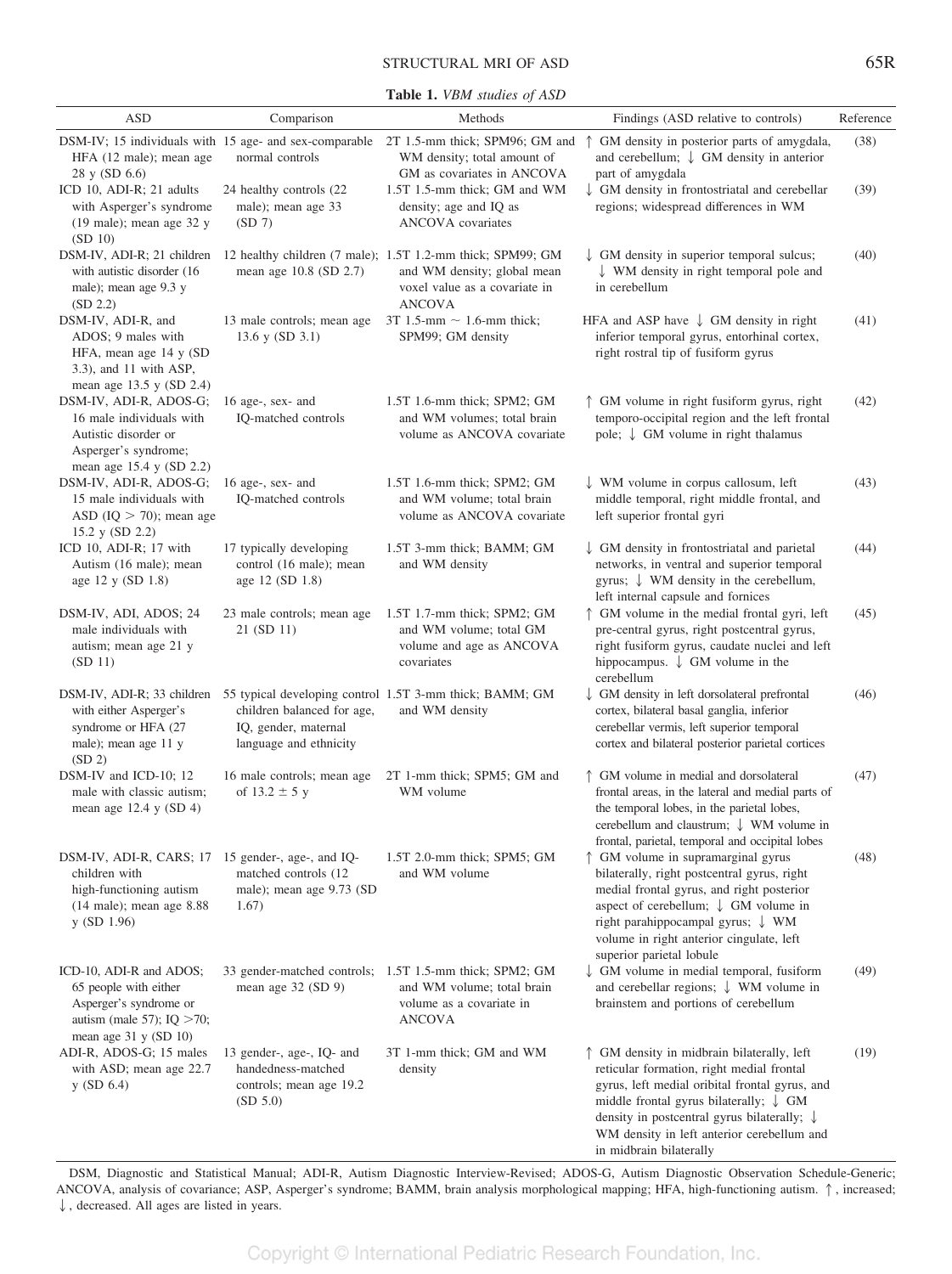**Table 2.** *Cortical-thickness-based studies for ASD*

| <b>ASD</b>                                                                                                                                                                         | Comparison                                                                         | Methods                                                                                 | Findings (ASD relative to controls)                                                                                                                                                                                                                                                                                                 | Reference |
|------------------------------------------------------------------------------------------------------------------------------------------------------------------------------------|------------------------------------------------------------------------------------|-----------------------------------------------------------------------------------------|-------------------------------------------------------------------------------------------------------------------------------------------------------------------------------------------------------------------------------------------------------------------------------------------------------------------------------------|-----------|
| ADI-R, ADOS; autism (8 subjects),<br>Asperger's disorder (4 subjects),<br>or pervasive developmental<br>disorder not otherwise specified<br>(2 subjects); mean age 33 y<br>(SD 12) | 14 controls matched for sex.<br>age, intelligence quotient,<br>and handedness      | 1.5T, 1.25 mm thick T1;<br>FreeSurfer; voxelwise $t$ test                               | Thickness in inferior frontal<br>gyrus pars opercularis, inferior<br>parietal lobule, and superior<br>temporal sulcus, precentral gyrus,<br>postcentral gyrus, inferior<br>occipital gyrus, prefrontal cortex,<br>anterior cingulate, medial parietal<br>cortex, supramarginal gyrus, and<br>middle and inferior temporal<br>cortex | (16)      |
| ADI-R, ADOS; 17 male with<br>autism; mean age 10.5 y<br>(SD 1.5)                                                                                                                   | 14 healthy male controls;<br>mean age 10.7 (SD 1.4)                                | 1.5T, 1.5mm thick T1; Analysis of<br>Images, Networks and Systems<br>Software; $t$ test | Thickness in the temporal and<br>parietal lobes but not in the<br>frontal and occipital lobes                                                                                                                                                                                                                                       | (17)      |
| DSM-IV, ADI-R and CARS; 22<br>ASD $(19 \text{ male})$ ; mean age $9.2 \text{ y}$<br>(SD 2.1)                                                                                       | 16 gender-, age-, handless-,<br>weight-, height-,<br>IO-matched normal<br>controls | 1.5T, 2mm thick T1; FreeSurfer; t<br>test                                               | Thickness in the right entorhinal,<br>right lateral orbitofrontal, left<br>lateral orbitofrontal, right medial<br>orbitofrontal, left medial<br>orbitofrontal cortex, right pars<br>triangularis; $\uparrow$ thickness in the<br>left caudal anterior cingulate<br>cortex and left frontal pole                                     | (18)      |
| ADI-R, ADOS; 15 male with<br>autism; mean age 22.7 y<br>(SD 6.4)                                                                                                                   | 15 typically developing<br>controls; mean age 19.2<br>(SD 5.0)                     | 3T, 1.5mm thick T1; CIVET<br>software; general linear model<br>using age as a covariate | Thickness in the frontal<br>temporal, parietal, occipital,<br>cingulate gyrus, and fusiform<br>gyri; $\downarrow$ thickness in the pre- and<br>postcentral gyri and paracentral<br>gyrus                                                                                                                                            | (19)      |

DSM, Diagnostic and Statistical Manual; ADI-R, Autism Diagnostic Interview-Revised; ADOS, Autism Diagnostic Observation Schedule. All ages are listed in years.  $\uparrow$ , increased;  $\downarrow$ , decreased.

Hardan *et al.* (24) examined developmental changes in brain volume and cortical thickness in children with ASD, using structural MRI. Their study included 18 children with autism and 16 healthy age- and gender-matched controls. MRI scans were obtained at baseline and at follow-up. The mean time difference between the two scans was 2.1 y. The mean ages of ASD and control group were 10.9 y (SD 1.2) and 10.7 y (SD 1.2), respectively. They found differences in total GM volume over time, with significantly greater decreases in the autism group compared with controls. Differences in cortical thickness were also observed over time, with greater decreases in the autism group compared with controls in the frontal, temporal, and occipital lobes.

#### **Diffusion Tensor Imaging in ASD**

DTI (25) generates quantitative measures of WM tract integrity by providing detailed information about how water molecules diffuse within each voxel. Two widely used DTIderived features are fractional anisotropy (FA), which quantifies the spatial symmetry of diffusion, and the apparent diffusion coefficient (ADC), which quantifies the degree of restriction of diffusion. Other, less commonly examined, DTIderived features are mean diffusivity and radial diffusivity. Abnormalities in myelination, axonal number, diameter, and orientation can lead to changes in FA and ADC (26).

Most DTI studies of ASD have focused on ROI measurements, voxel-wise measurements, or fiber tracking (27–34). In a DTI study of the corpus callosum including 43 individuals with ASD [mean age, 16.2 y (SD 6.7)] and 34 age-matched controls, Alexander *et al.* found reduced FA, increased mean diffusivity, and increased radial diffusivity in the ASD group (29). These results suggested that the microstructure of the corpus callosum was affected in autism. Barnea-Goraly *et al.* (27) used DTI to investigate WM structural integrity in seven male children and adolescents with autism [mean age, 14.6 y (SD 3.4)] and nine gender- and IQ-matched control subjects. Based on voxel-wise analysis, they found reduced FA values in brain regions that were implicated in theory-of-mind tasks (ventromedial prefrontal cortex, anterior cingulate, temporoparietal regions, and amygdala) and in social cognition (fusiform gyrus and adjacent to superior temporal sulcus). Additional clusters of reduced FA values were seen in occipitotemporal regions and in the corpus callosum. Sundaram *et al.* (33) used tractography to investigate frontal lobe DTI changes in 50 children with ASD [mean age, 4.75 y (SD 2.43)] and 16 typically developing controls. There was a trend toward statistical significance in the FA of whole frontal lobe fibers  $(p = 0.1)$ . They found that FA was significantly lower in the ASD group for short-range fibers  $(p = 0.003)$  but not for long-range fibers. There was no significant difference in the number of frontal-lobe fibers across groups.

Collectively, DTI-based ASD studies have consistently reported abnormalities of the corpus callosum across a broad age range (from young children to adults) (27–29,32,34). These studies have also consistently reported differences in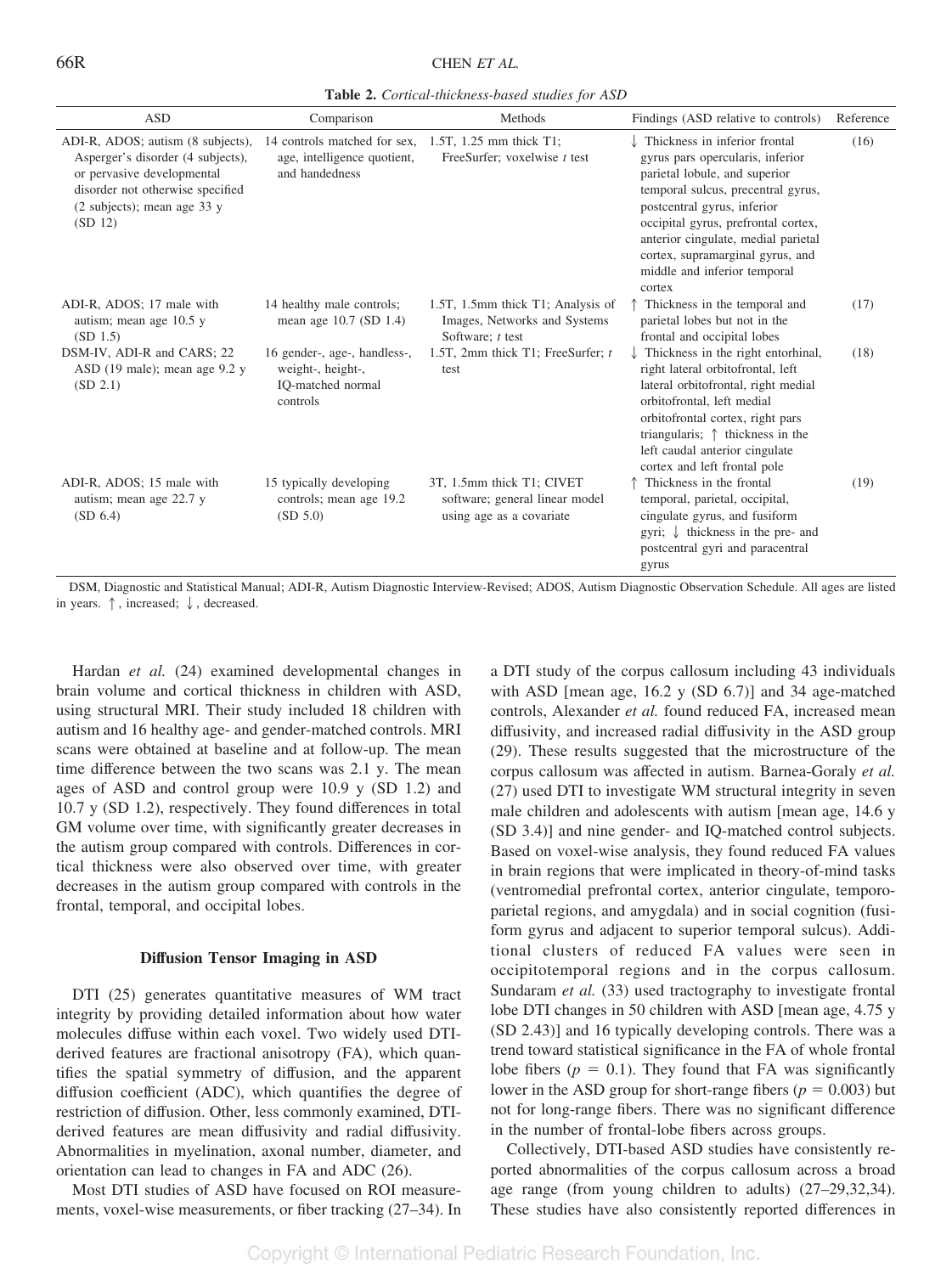prefrontal WM (27,33,34), cingulate gyrus (27,30,34), and internal capsule (27,28,32,34).

# **Diagnostic Models of ASD Based on MR-Derived Features**

MR-based diagnostic models hold the promise of complementing standard behavioral assessment of patients with ASD. Studies centering on MR-based diagnostic models usually involve three steps. First, investigators extract features from MR images; then they build a diagnostic model (a classifier) using machine-learning algorithms or statistical models; finally, investigators evaluate and validate the resulting diagnostic model.

Several studies centered on MR-based diagnostic models of ASD (18,35–37). For these studies, the mean age for the ASD group ranged from 6 to 33 y. Different features (volume, surface, and thickness) have been used to build diagnostic models of ASD. The sensitivity of these diagnostic models is in the range of (0.77, 0.95), the specificity is in (0.75, 0.92), and the accuracy is in (0.81, 0.87). Overall, MR-based diagnostic models can accurately differentiate individuals with ASD from normal controls.

The performance of a diagnostic model is critically affected by the feature types selected as components of that model. For example, Jiao *et al.* (18) compared thickness-based diagnostic models to those based on structure volumes. They used four machine-learning techniques to generate diagnostic models, and found thickness-based classification was superior to volume-based classification, for each combination of classifier and performance metric.

## **Summary and Conclusion**

In reviewing recent advances in our understanding of structural MRI correlates of ASD, we have found several consistent patterns. Figure 1 illustrates these findings:

- ROI-based volumetry reveals that young children with ASD have abnormally increased total brain volume. In addition, juveniles and adults with ASD have reduced corpus callosum volume, and children with ASD have increased amygdala volume.
- VBM studies of ASD differ depending on whether a densitybased or volume-based analysis was performed. The majority of volume-based studies found increased GM volume in the frontal and temporal lobes, whereas most density-based studies found decreased GM density in these regions. For WM, both volume and density tend to decrease in the temporal lobe.
- The majority of SBM studies of ASD reported increased cortical thickness in the parietal lobes.
- Longitudinal MRI studies of ASD reported abnormal growth trajectories in the frontal and temporal lobes.
- DTI studies of ASD consistently reported corpus-callosum abnormality across a wide age range. Differences in prefrontal WM, cingulate gyrus, and internal capsule were also consistently reported.



**Figure 1.** Findings of structural MRI studies in ASD. (*A*) ROI-based volumetry reveals that young children with ASD have increased total brain volume, juveniles and adults with ASD have reduced corpus-callosum (*green*) volume, and children with ASD have increased amygdala (*red*) volume. (*B*) VBM studies of ASD. The majority of volume-based studies found increased GM volume in the frontal (*green*) and temporal (*orange*) lobes; whereas most density-based studies found decreased GM density in these regions. (*C*) SBM studies of ASD reported increased cortical thickness in the parietal lobes (*green*). (*D*) Longitudinal MRI studies of ASD reported abnormal growth trajectories in the frontal (*green*) and temporal (*orange*) lobes. (*E*) DTI studies of ASD reported abnormalities in the corpus callosum (*red*), prefrontal WM (*blue*), cingulate gyrus (*gold*), and internal capsule (not shown).

• MR-based diagnostic models can differentiate individuals with ASD from controls with high sensitivity and specificity. However, the performance of diagnostic models was critically affected by the feature types that investigators selected.

Finally, we note that there were many conflicting findings regarding MR abnormalities in individuals with ASD. Many factors, such as inclusion and exclusion criteria, population age, MR acquisition parameters, details of the imageprocessing pipeline, feature extraction procedures, analytic methods used to detect group differences, and sample sizes, may have contributed to these disparities.

### **REFERENCES**

- 1. Rapin I 1997 Autism. N Engl J Med 337:97–104
- 2. Geschwind DH, Levitt P 2007 Autism spectrum disorders: developmental disconnection syndromes. Curr Opin Neurobiol 17:103–111
- 3. Chakrabarti S, Fombonne E 2001 Pervasive developmental disorders in preschool children. JAMA 285:3093–3099
- 4. Eliez S, Reiss AL 2000 MRI neuroimaging of childhood psychiatric disorders: a selective review. J Child Psychol Psychiatry 41:679-694